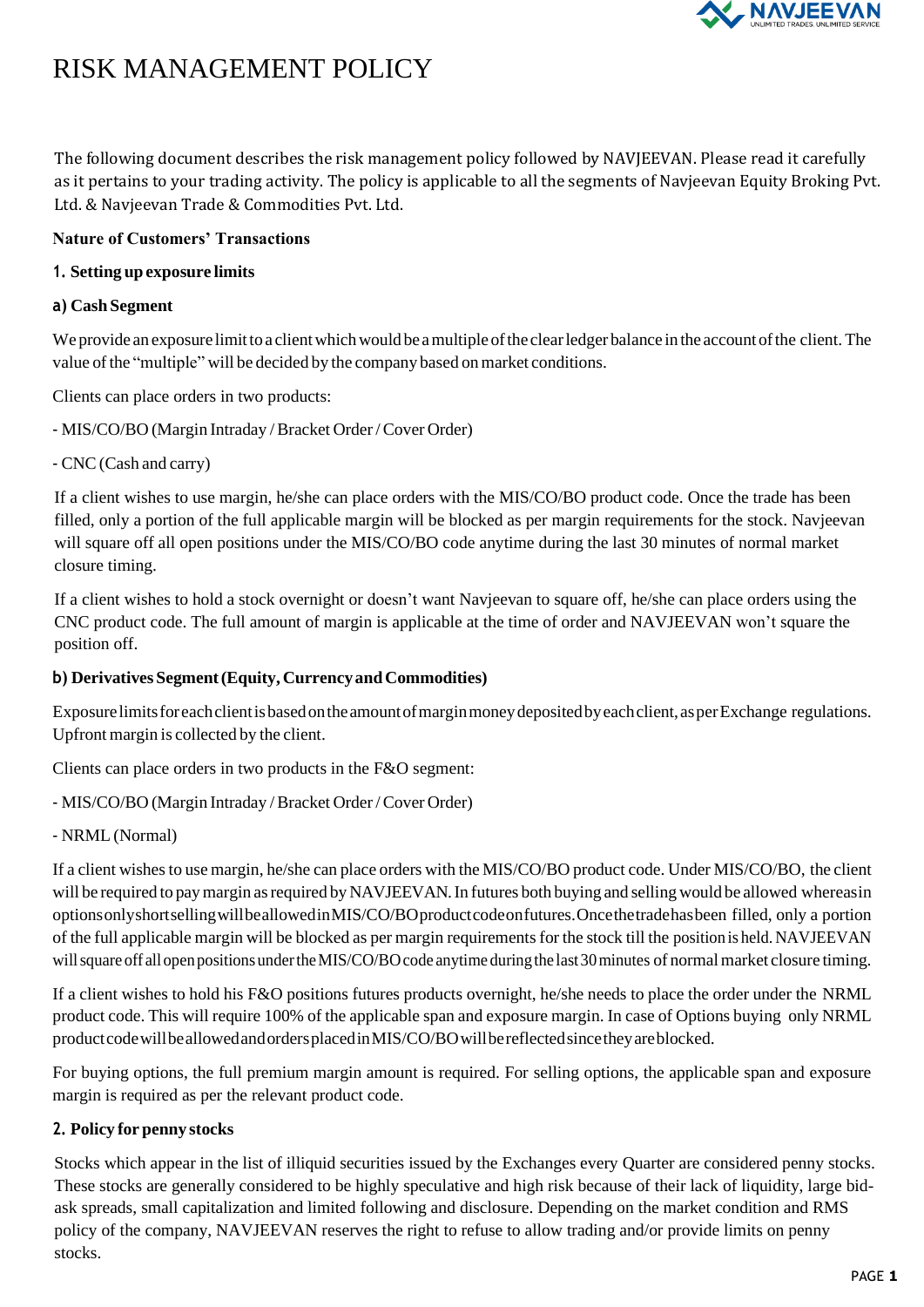

## **3. DeliveryTrades**

The net purchase or sale of scrip in a client account that is settled by way of a delivery on  $T+2$  (or as per settlement schedule). Delivery in respect of sale transactions in the cash segment must be settled by the client by tendering securities in Demat form before the pay-in deadline. By not doing so, the client faces the risk of entering in auction.

#### **4. Sell against buying stocks**

Clients are cautioned to wait until stocks they have purchased have been delivered before selling them. In case he buys a stock and sells it a day later, the two transactions won't net each other out since delivery occurs after T+2 days. The second transaction would be considered a short pay-out of security and NAVJEEVAN will not be responsible for any short pay-outs.

#### **5. Tradingin newly listed shares,illiquidsecurities and illiquidF&Ocontracts**

Newly listed securities, illiquid securities and Trade-to-Trade securities which have high VaR margin are subject to high market risks and rate fluctuations. Illiquid securities and Trade-to-Trade securities will have a daily price range (DPR) whereby the chances that these shares can reach the upper DPR or Lower DPR during a trading day are higher than other securities. Hence, the dealing in these securities will be subject to permission from the surveillance department and will be subject to the available credit balance.

In case of Derivative contracts which are Illiquid, dealing would be restricted and would be subjected to permission from the Risk and Surveillance department.

#### **6. Policy forGSMSecurities**

In GSM securities the Company would be Blocking of the scrip under GSM from grade II - grade VI. Exchanges has vide their respective circulars have provided for guidelines on GSM securities. The client can refer to the same in case of explanation required.

Newly listed shares usually do not have a DPR and hence, the chances for rate fluctuations are higher. The dealing in newly listed shares will be restricted to the available credit balance after considering the Mark-to-Market (Mark-to-Market) levels.

#### **Intraday Margin Exceptions**

Intraday Margin may be reduced on certain days due to any of the following reasons:

- a) Exchange policy changes orregulation
- b) Government policy changes or regulation
- c) Broker policychanges

d) Excessive or abnormal market movement / turnover/ volatility

NAVJEEVAN shall not be liable for any loss arise due to RMS selling on non-payment as well as loss in case where RMS Selling may not be done as mentioned above by RMS due to any reason.

NAVJEEVAN reserves the right to change the above policies any time in general or in particular case within the Exchange / FMC regulations / SEBI regulations / guidelines.

#### **Risk Management (Online Surveillance)**

NAVJEEVAN utilizes a margin based automated RMS. Total deposits of the clients are uploaded in the system and the client may take exposure on the basis of margin applicable for the respective security as per the VaR based margining system of the stock exchange and / or margin defined by the RMS team based on their risk perception.

The client may take the benefit of "credit for sale" i.e., benefit of share held as margin by selling the same by selecting delivery option through order entry window on the trading platform. The value of the shares sold will be added with the value of deposits. On that basis, the client may take fresh exposure.

In case the exposure taken on the basis of shares margin, the payment is required to be made before the ex-change pay in date. Otherwise it will be liable to square off after the pay in time or any time due to shortage of margin.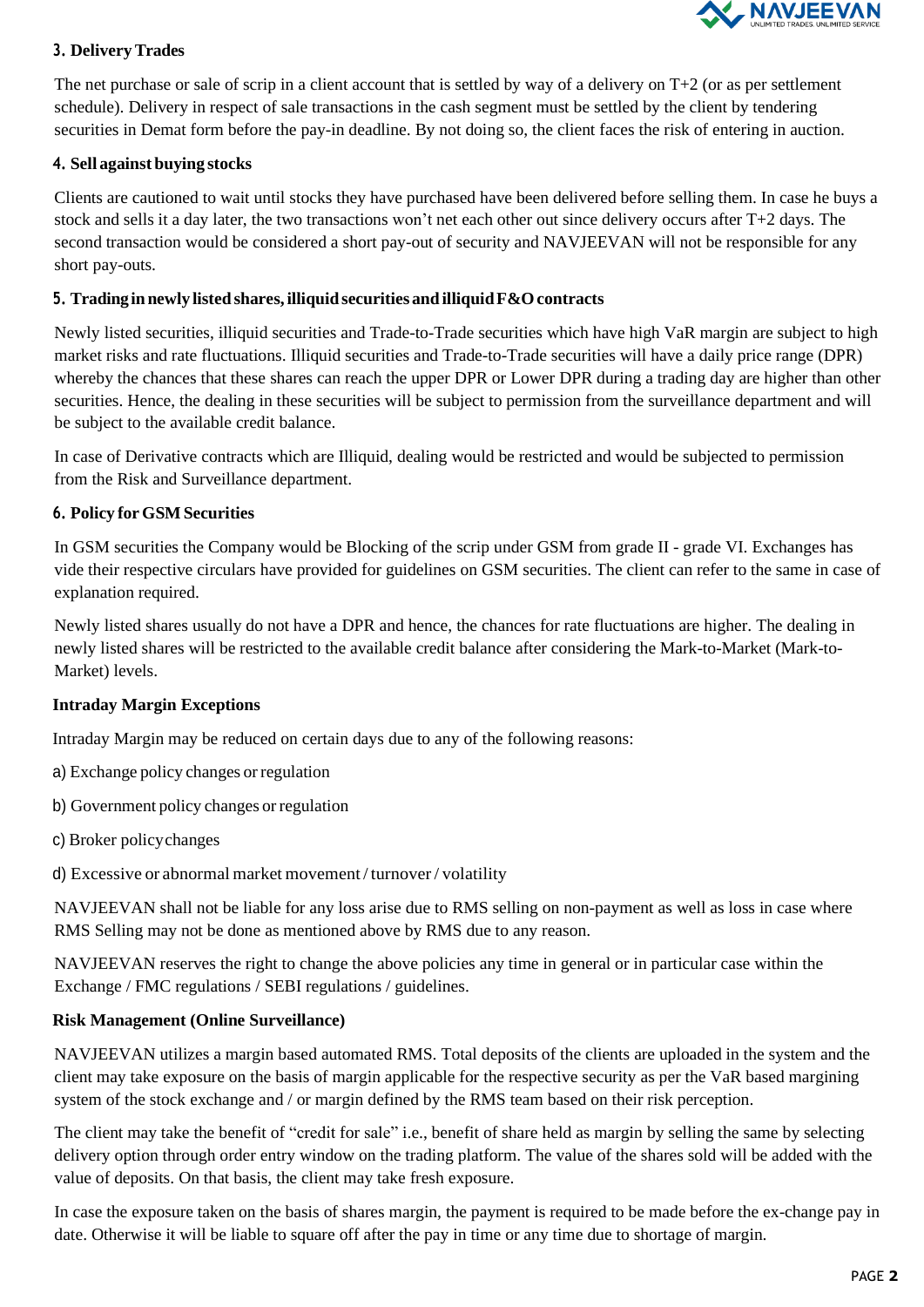

## **Derivatives Expiry**

On the day of Expiry the online surveillance system will check the net total STT on In-the Money expiring options with one's ledger and the Risk team would square off the positions during the last 30 minutes of normal trading hours in case the client is expected to go in debit arrived due to levy of STT on options exercising.

No fresh Buy positions will be allowed in the options expiring during the last 30 minutes of normal trading hours on the expiry day, clients will only be allowed to square off their existing positions.

The above system changes is for the benefit of the client and NAVJEEVAN is not responsible in any case the client turns out to be in loss due to MTM or expenses like STT, turnover charges etc.

Any big value transactions are checked for whether the client is trading beyond ones' known income (i.e. in-come declared in the client's KYC document).

#### **Mark-to-Market Square-OFF**

At any given point in time if the MTM level of the client breaches 80% of his available Cash margin, the risk team would square off the complete positions of the client with or without intimating the clients.

Forsake of better understanding, the square of percentage of 70% or 80% is basically the threshold base limit and it should not be construed as exact 70% or 80% for square off. The position may get squared off at exact 70% or 80% or above the base threshold limit. Due to market extreme volatility, it may not be possible to monitor the square off limit from percentage (%) to percentage (%).

Also, in case the MTM square off is done, the residual fund if any will be blocked to trade till the client adds fresh funds to bring the overall MTM percentage sufficient below the threshold limit.

Further the square off will also be based on the extreme volatility in the market which may have severe impact on the client and the company. The Company may or may not inform the client on the same in case of potential fluctuation. (SEBI guideline on close out/square off)

If the client is having MTM loss of more than 40% but less than 80% of his available cash margins, the square off call will be taken by the Risk team. A prior intimation on the same may or may not be given and thus clients are requested to take care of their positions and MTM.

There may or may not be a margin calls or intimation from our RMS desk.

## **Margin Square-OFF**

Positions which do not have sufficient funds can be squared off any time at the discretion of our RMS desk. There may or may not be a margin calls or intimation from our RMS desk. Positions would be squared off proportionally by the risk team to bring down your margin shortfall.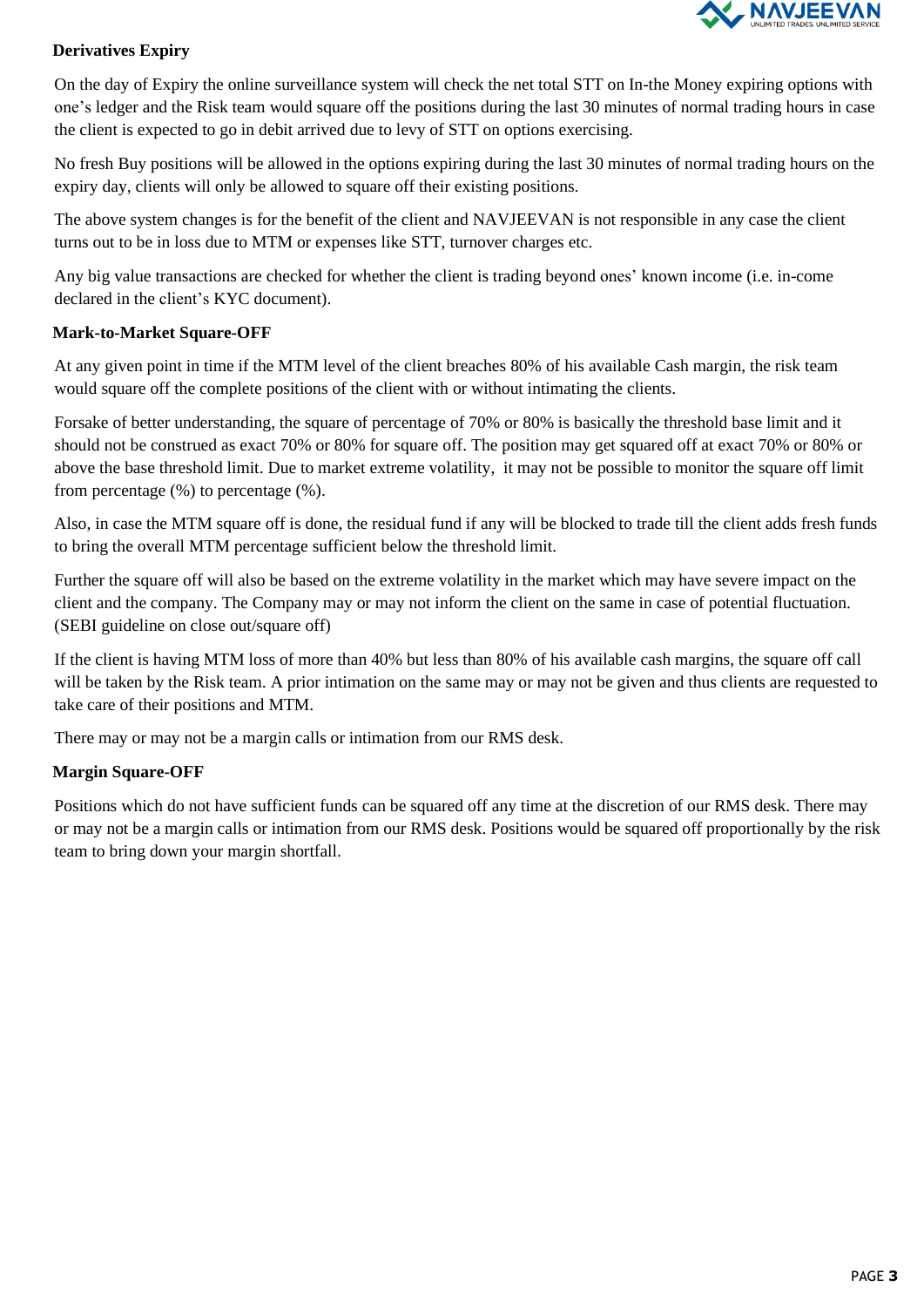

#### **MCX Tender Period Positions**

AtNAVJEEVAN,wedonotallowclientsforPhysicalDeliveryPositions.AllthedeliverablecontractsofMCXenter"Tender Period positions" as mentioned by exchange from time to time.

Clients' positions will therefore be Squared OFF one day prior to the start of the "Tender Period" of the contract. No positions will be allowed to carry over in Tender Periods.

Please note, the contracts will be blocked to fresh trade 1 day prior to Tender period start.

#### **Commodity Options Contracts**

Permitted Lot Size and the Tick size of commodity derivatives options contracts shall be as per the respective contract specification.

#### **Exercise Style**

European Style options, which can be exercised only on the day of Expiry.

#### **Exercise Mechanism**

On expiry, following mechanism shall be adopted for exercise of the options contracts:

**a)** Option series having strike price closest to the Daily Settlement Price (DSP) of Futures shall be termed as At the Money (ATM) option series.

This ATM option series and two option series having strike prices immediately above this ATM strike and two option series havingstrikepricesimmediatelybelowthisATMstrikeshallbereferredas'Closetothemoney'(CTM)option series.

Incase theDSPisexactlymidwaybetweentwostrikeprices,thenimmediate twooptionserieshavingstrikeprices justabove DSPandimmediatetwooptionserieshavingstrikepricesjustbelowDSPshallbereferredas'Closetothe money'(CTM) option series.

**b**) All option contracts belonging to 'CTM' option series shall be exercised only on 'explicit instruction' for exercise by the long position holders of such contracts failing which they will expire worthless.

**c)** All In the money (ITM) option contracts, except those belonging to 'CTM' option series, shall be exercised automatically, unless 'contrary instruction' has been given by long position holders of such contracts for not doing so.

**d**) All Out of the money (OTM) option contracts, except those belonging to 'CTM' option, series and exercised by the long position holders, shall expire worthless.

**e)**All exercised contracts within an option series shall be assigned to short positions in that, series on a random basis.

## **Settlement Method:**

Daily Settlement:

TheOptionsPremiumsettlementwillbedoneonT+1daybasis. Final Settlement:

On exercise, Options positions shall devolve into underlying Futures position as follows: -

- LongCall position shall devolve into long position in the underlying Futures contract.

- Long Put position shall devolve into short position in the underlying Futures contract.

- ShortCall position shall devolve into short position in the underlying Futures contract.

- Short Put position shall devolve into long position in the underlying Futures contract.

On Expiry of options contract, all such devolved Futures positions shall be opened at the strike price of the exercised Options.

## **Margins**

Risk management is managed with Standard Portfolio Analysis of Risk (SPAN\*). The initial margin shall be imposed at the level of portfolio of individual client comprising of his positions in futures and options contracts on each commodity.